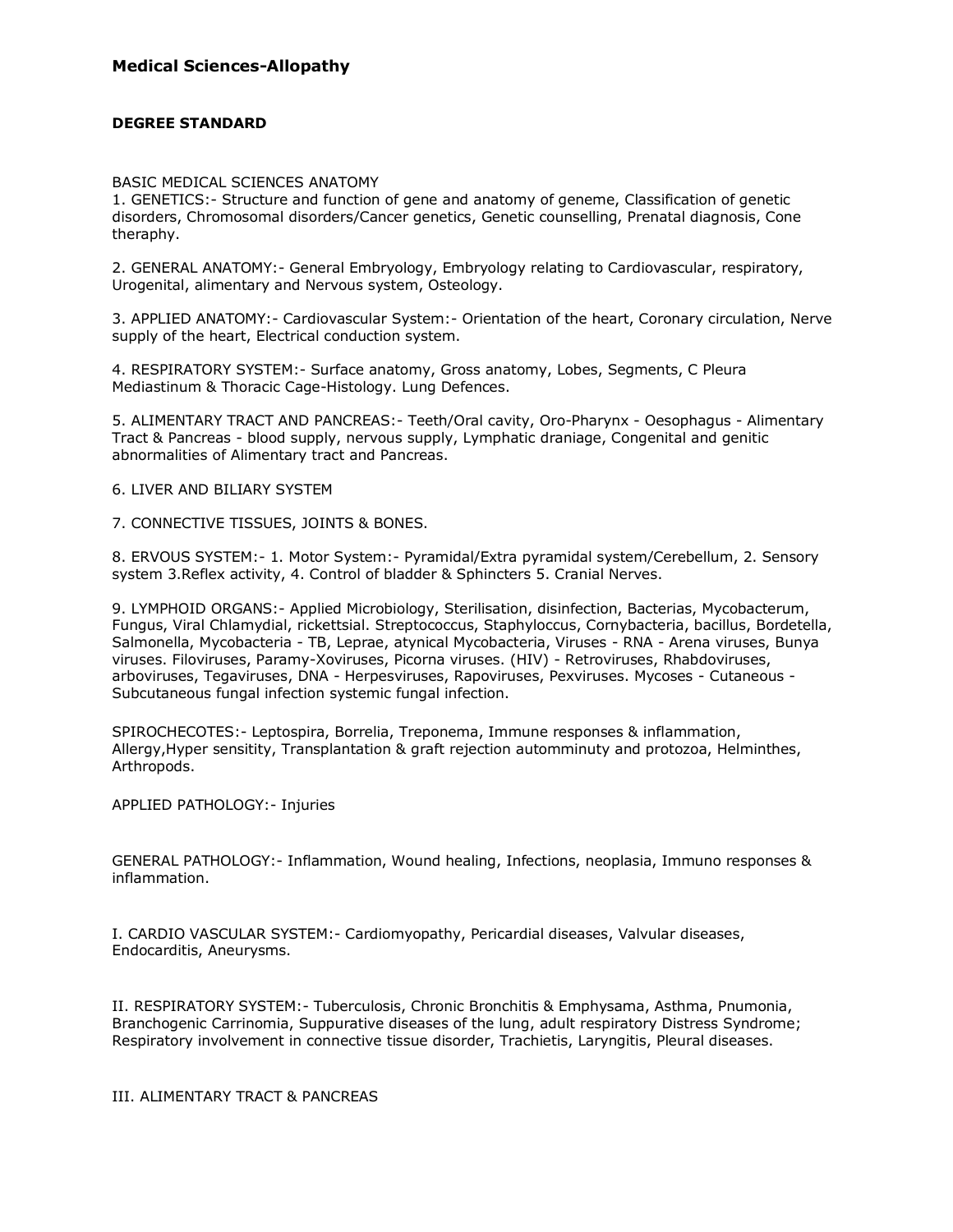IV. R.LIVER AND BILIARY SYSTEM

V. MUSCULASKELETAL SYSTEM

VI. SKIN

VII. RENAL SYSTEM:- Glomerular Nephritis, Nephrotic Syndrome, Renal failure, Congenital Abnormalities of the kidneys, Tumours of the kidney & Genito urinary tract, Calculi in Renal system.

VIII. BLOOD:- Disorders of erythrocytes, Disorders of white cells, Blood transfusion, Haemostasis, Thrombosis, Urogenital system.

IX. ONCOLOGY

# X. PATHOTOGY

XI. NERVOUS SYSTEM:- Coma, brain death, cerebral tumours, cerebro vascular, disorders, Parkinsonium, diseases of muscles, Peripheral nerves, spinal cord.

APPLIED BIO-CHEMISTRY Liver Function Tests, Renal Function Tests, Major Electrolyte disorders - Calcium, Phosphate, Magnesium, disorders (Same as in Bio-chemistry), Acid Base disorders, Calcium metabolism, Lipid metabolism, Porphyra.

ENDOCRINE SYSTEM:- Hormones Estimation, (Hypothalamus/Pituitary gland), Thyroid Hormones, Parathormone, Corticosteroids, Catecholamines, Hyperglycaemia/Hypoglycania.

APPLIED PHYSIOLOGY CARDIO VASCULAR SYSTEM:- Myocardial contraction, factors influencing cardiac output, factors influencing resistance to coronary blood flow/systemic blood flow, physiological basis of physical signs.

RESPIRATORY SYSTEM:- Ventilation, blood flow and diffusion, lung function tests as applied to obstructive airways/restrictive airways disease.

ALIMENTARY TRACT AND PANCREAS:- Controlling/Co-ordinating mechanism/Secretions, absorption, Defence mechanism.

PHYSIOLOGY OF WATER AND ELECTROLYTES:- Major electrolyte disorders, Hypernatraemia, Hyponatraemia, Hypo and Hyperkalaemia, Sodium and water excess.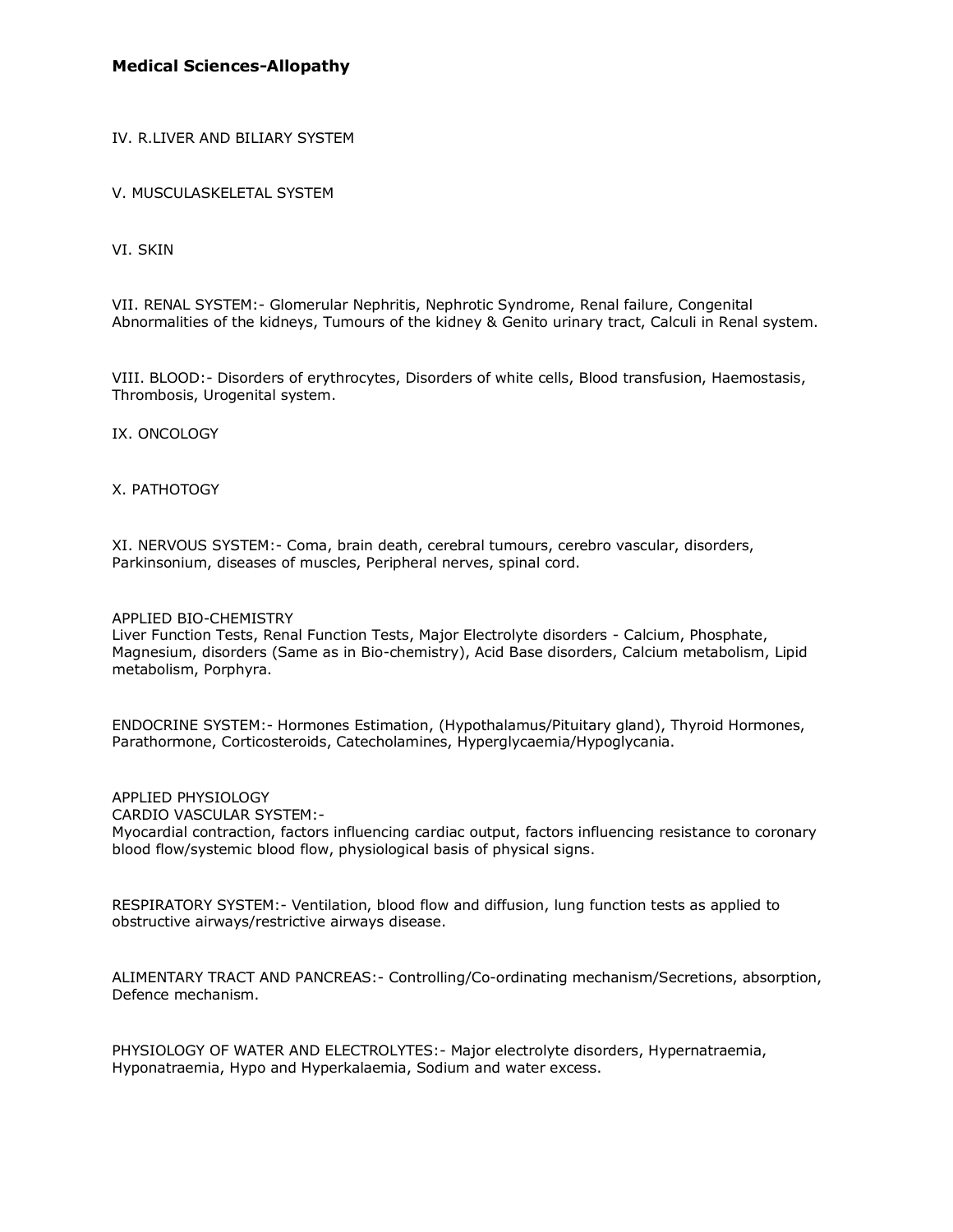LIVER AND BILIARY SYSTEM:- Temperature Regulation, renal function tests, Physiology of skeletal muscle.

ENDOCRINOLOGY:- Adrenal Corticosteroids, Antagonist, Corticotrophin, Thyroid hormones, Hypothalami, Pituitary hormones, sex hormones, contraception.

BLOOD:- Blood cell formation, stem and progenitel cells, Assessment of haematological parameters.

NERVOUS SYSTEM:- Sensory and Motor - Functions, Speech, vision, control of bladder and sphineters, sleep, pain.

#### APPLIED PHARMACOLOGY

CARDIO VASCULAR SYSTEM:- Anti ischaemic drugs (Anti anginal drugs), anti hypertensives, antifailure drugs, drugs used in cardiac dysrhythmia, drugs used in shock, hypotension, sympathomimetics, hyperlipidaemis, antiarrythesic drugs.

RESPIRATORY SYSTEM:- Antituberculous drugs, antiasthmatic drugs, antibiotics, antifungal, anticancer drugs, cough suppressants, mycolytics, expectorants, antihistamics. Alimentary tract pancreas, liver biliary tract, drugs for peptic ulcer, drugs for vomiting, antiemetics and prokinetic drugs, drugs for constipation, misuse of laxatives, drugs for diarrhoea, drugs for abnormal gut motility, drugs for inflammatory bowel disease, drug induced liver injury, drugs used to dissolve gall stones, digestive enzymes.

KIDNEY AND URINARY TRACT:- Diuretic drugs, carbonic anhydrase, inhibitors.

ONCOLOGY:- Principles of Management, Principles of Chemotherapy, Principles of Endocrine therapy.

NERVOUS SYSTEM:- Analegesics - Narcotics/OPO',D, Hypnotics/Anxiolytic agents, Classification and dosage of psychotropic drugs, Neuroleptics, Antidepressants, MAOls, Lithium, Psychostimulants, Appetite Control, Amphetamines, Xanthines, Antiepileptics, Antiparkinsonian Drugs, Psychodysleptics (or) hallucinogens, Drug dependance.

ENDOCRINOLOGY:- Adrenal Steroids & their synthetic analogues, Antidiabetic agents - insulin, Oral Hypoglycaemic agents, Thyroid Hormones, Antithyroid drugs.

BLOOD:- DRUGS ACTING;- Coagulation System, Fibronolytic System, Plaletes, Iron Therapy, Vitamins - B12 /Folic Acid, Haemopoictic growth factor.

ANAESTHESIA AND NEUROMUSCULAR BLOCK:- General Anaesthesia, Pharmacology of Anaesthetic, Inhalation agents, Intravenous anaesthetics, Muscle relaxants, Neuro Muscular Blocking Drug Local anaesthetics, Obstetric analgesia/anaesthesia, anaesthesia in diseased, old age, Childhood, Sedation in intensive therapy units.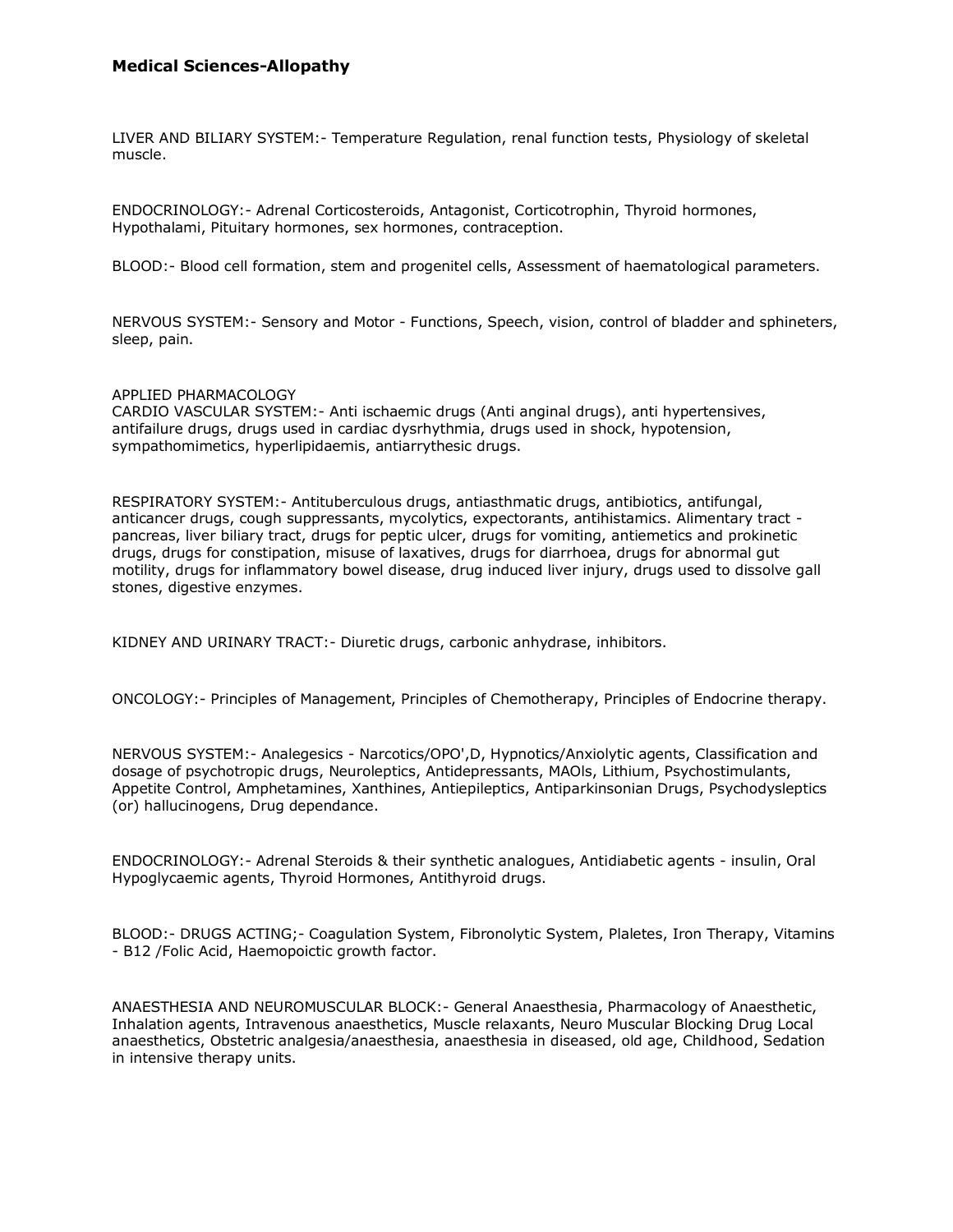# ARTHRITIS & ANTIINFLOAMMATORY DRUGS.

INFECTION:- Chemotherapy, anti-bacterial drugs, chemrotherapy of bacterial infections, Chemotherapy of viral, fungal, protozoal and helinthic infection.

DRUGS & SKIN:- Vehicles for delivering drugs to skin, topical analgesia, antipruritis, adrenocortical steroids, Sun screens, Sun burn and Photosensktris.

POISONING/DRUG OVERDOSE/ANTIDOTES Indiscriminate use of drugs/Antimicrobials in Foetus, Newborn, Infants, adults and in special situations like Hepatitis, Renal problems, Diabetes, etc.

# PAPER -II

(INCLUDES General Medicine, Psychiatry, Geriatrics,Paediatrics, Surgery, Gynaecology, Obstetrics and Community Medicine)

- 1. GENETICS:
- 1. Single Gene disorders
- 2. Chromosomal disorders
- 3. Multifactorial disorders
- 4. Management, treatment and prevention of genetic disease.

### 2. IMMUNOLOGICAL DISEASES.

3. Climatic and environmental factors producing diseases. a) disorders of heat/cold/altitude/barametric pressure/pollution both indoor and outdoor. b) Diseases due to infections (Bacterial, Viruses, Spinochaetes, fungi, protozoa, helminths, arthropods)

# 4. DISEASES OF THE CARDIO VASCULAR SYSTEM:-

Symptoms and signs in a CVS, ECG, exercise-stress, ECG Holter, monitory, radiology, ECHO, cardiac catheterisation and angiography, radio nucleotide scanning (PET) disorders of heart rate, rhythm and conduction, ischaenie, heart disease, vascular disease, diseases of the heart valves, congenital heart, diseases, diseases of the mynocardium endocardium, and pericardium.

# 5. DISEASES OF THE RESPIRATORY SYSTEM:-

Symptoms and signs in respiratory system. Lung function test, spirometry, body box, diffusion studies imaging sciences chest, x-ray, computed tomography, MRI, Ventilation perfusion imaging, pulmonary angiography, endoscopy-laryngoscopy, bronchoscopy both rigid and flexible, mediastroscopy, Pleural aspiration & thoracoscopy skin tests. Immunological & Serological, tests, Microbiological, Histopathological and Cytological examinations. Chronic obstructive pulmonary diseases Bronchail Asthma, upper respiratory tract infections, pneumonia tuberculosis. respiratory diseases caused by fungi, tumours of the bronchus and lung, interstitial and infiltrative pulmonary diseases. Diseases of nasopharynx, larynx, trachea, dieseases of pleura, diaphragm and cheat wall.

6. Alimentrary tract and pancreas, Hepato biliary system, symptoms and signs of the alimentray tract, pancreas, hepato biliary system. Investigations:- Plain radiographs, barium studies, CT, MRI, Artenography, Interventional radiology, ultrasonography, radionucleitide imaging, endoscopy - (rigid and flexible), sigmoidoscopy, oesophagoscope ERCP, Proctoscopy, Biopsies, secretary studies, motility studies, stool examination, liver function tests, diseases of the mouth, oesophagus. stomach and duodenum, gastro intestinal haemoorhage, acute abdomen, disease of small intestine, irritable bowel disease, diseases of the large intestine, diseases of the pancreas, acute and chronic parenchymal liver disease, tumours of the liver, liver transplantation, liver abscess gall bladder and other biliary diseases.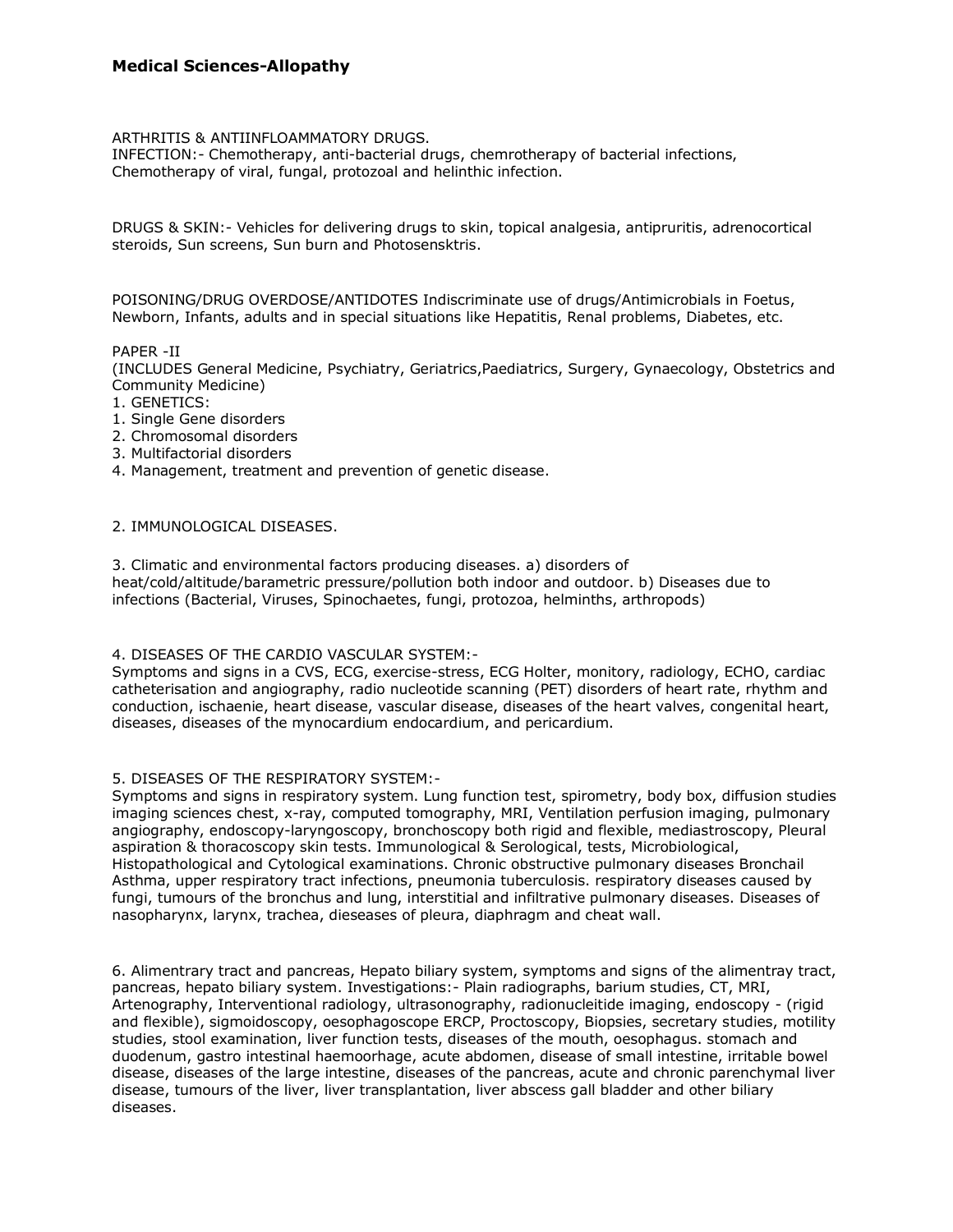7. WATER - ELECTROLYTE - ACID BASE BALANCE DISTURBANCES:- Serum electrolyte estimation.ABG, Major electrolyte disorders, acid base disorders, calcium, phosphate and Magnesium disorders.

8. NUTRITIONAL FACTORS IN DISEASE Classification of Nutritional disorders. Energy yielding Nutrients, Protein Energy Mal-nutrition in -adults -children vitamins, Minerals, Nutrition support in hospital.

9. RENAL AND GENITOURINARY SYSTEM Symptoms and signs of renal involvement, Renal function tests. Glomerular diseases, infections of the kidney of urinary tract, obstruction of the urinary tract, urinary tract calculi and nephrocalcimosis, congenital abnormalities of the kidneys, Drugs and kidney, tumours of the kidney and genitouinary tract.

10. ENDOCRINE AND METABOLIC DISEASES INCLUDING DIABETES MELLITIES Symptoms and signs pertaining to various endocrine organs, disorders of Hyopothalamus, pituitary gland, thyroid gland, parathyroid gland, adrenal gland, Reproductive organs. Diabetis Mellities and other metabolic disorders - like lipid, porphynia, etc.

#### 11. DISEASES OF THE BLOOD:

Disorders of the erythrocytes, white cells, blood transfusion, haemostasis, venous thrombosis.

12. DISEASES OF THE CONNECTIVE TISSUES JOINTS AND BONES Back disorders, Regional periarticular or "soft tissue " disorders, crystal deposition diseases, Inflammatory Joint disease, connective tissue disease, diseases of bone disorders of collagen and proteoglycan and neoplastic disease of bone, Osteoarthritis and related disorders.

#### 13. DISEASES OF THE SKIN:

Eczemas, Erythematous scaly eruptions, disorders of the pilosebaceous unit, skin ulceration due to vascular disease, Dullous diseases, skin reactions to light, disorders of pigmentation, hair and nails and skin tumours.

#### 14. PSYCHIATRY:-

Clalssification of Psychiatric disorders, altiological factors. Causes of acute confusional state, features of alcohol abuse and dependence, Physical sequele of alchohol abuse, factors associated with increased suicidal risk after deliberate self harm.

#### TREATMENTS USED IN PSYCHIATRY:-

Clinical Syndromes - Organic Psychiatric disorders, substance misuse, Schizophrenia, affective disorders, Neurotic, Stress - related and somatoform disorders, eating disorders, sleep disorders, Sexual dysfunctions, puerperial mental disorders, personality disorders, factitious disorders. Special aspects of psychiatry like, Psychiatric problems in Hospital and community. Legal aspects of psychiatry.

#### 15. DISEASES OF THE NERVOUS SYSTEM:-

Disorders affecting cranial Nerves.(I to XII) cerebral tumours, headache, facial pain, epilepsy, cerebrovascular disorders, movement disorders, demyelinating diseases, Infections of the nervous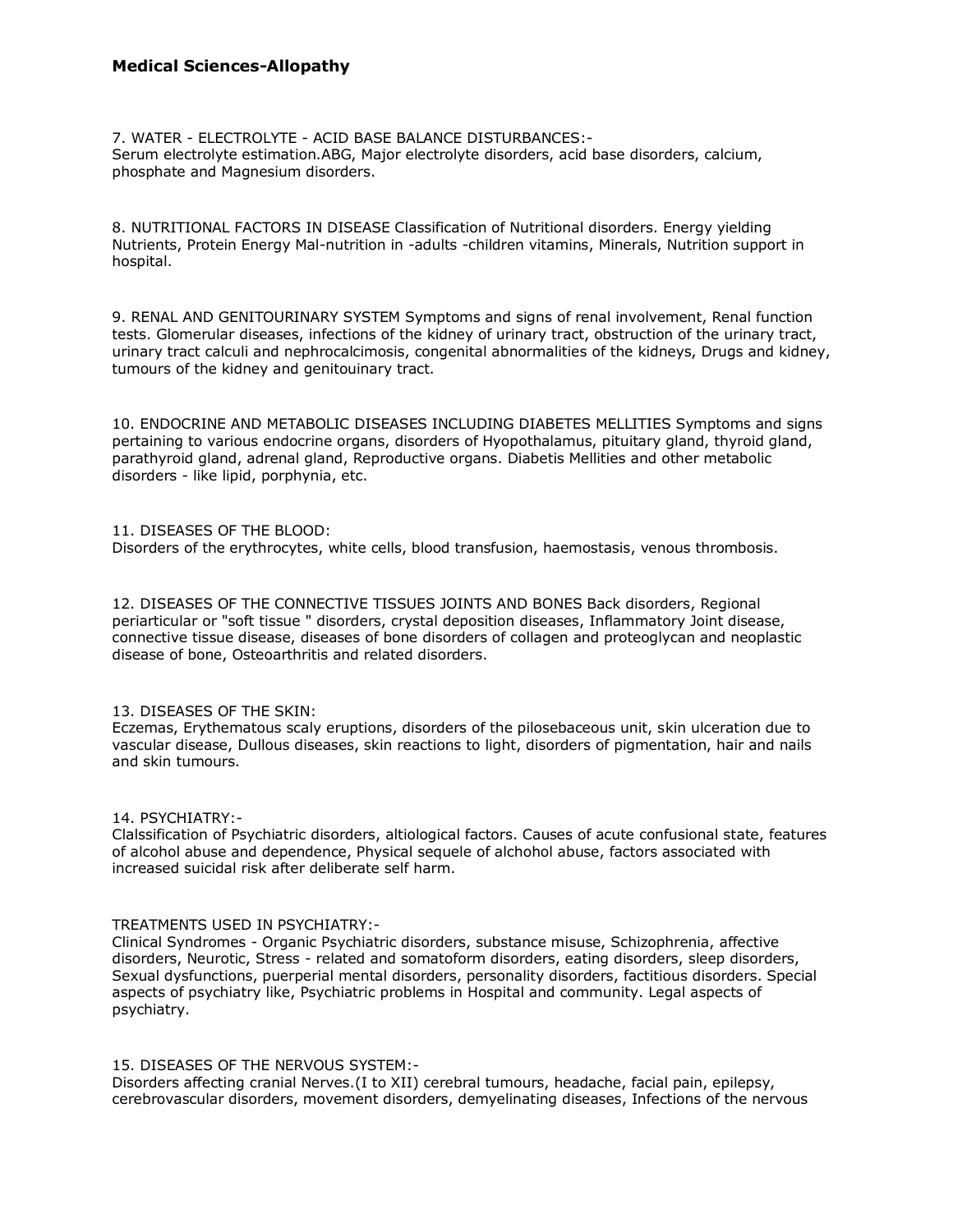system. Diseases of the spinal cord, peripheral nerves, muscles, disorders of sleep, degenerative disorders. Nutritional neurological diseases, paraneoplastic neurological syndromes. Investigations of the Nervous system.

# CLINICAL EXAMINATION:-

Imaging - Planning radiology, contrast radiology(angiography - DSA-Digital sub-traction angiography) Myelography & radiculography pneumoencephalography, computed tomography, Magnetie Resonance Imaging - MRI - Radionucleotide cerebral scanning, Emission computed tomography.

### CLINICAL NEUROPHYSIOLOGY:-

Electroencephalography(EEG) Evoked Poteritial Recording Biochemical Tests:- Tests of Muscle breakdown and tests for specific disorders, Tests of autonomie, Nemous systems. CSF Examination.

### 16. GERIATRIC MEDICINE:-

Normal old age, Effects of ageing on the pharmocokinectis and pharmacodynamics of drugs. Stroke Rehabilitation, Nonspecific presentation of disease in the elderly, common causes of falls, faceal and urinary mcontenence in elderly.

### 17. ACUTE POISONING:-

Clinical Features and management of Common acute poisonings. Prevention of acute poisoning.

18. EMERGENCY MEDICINE:- Cardiopulmonary Resuscatation (CPR), Advanced Cardiac life support(ALLS)

19. HIV infection and AIDS.

20. The eye as a diagnostic indicator of systemic disease.

21. Otorhino laryngology for non-specialist Ear/Pharyngeal & laryngeal diseases.

22. Labyrinth/Nasal Obstructum. Neck Swellings, Cysts - Salivary

#### 23. Paediatrics:

Growth & development, Nutritional Status, antenatal paediatrics, care of New born & premature babies. Immunisation programme - WHO - National, Infant feeding, common birth injuries, diarhoerial disorders, Acute respiratory infections, Phoumenias - parasitic infections, Neurological disorders, Congenital & acquired cardiovascualr, renal & Metabolic disorders, Hepatie & blood disorders, Childhood Malignaucies, chromosomal & genetic disorders, Child survival & Development, Revolution antenatal care, growth monitoring, oral Rehydration, breast feedings, immunisation etc. Child abuse.

#### 24. SURGERY:-

Infection, wound healing, water/electrolytes/,. Nutrition in surgical patients, shock, Hypothermia, Preoperative and post operative care, Oxygen theraphy, Management of emergencies, Surgical/Orthopaedics, Multiple system injuries, Fractures & dislocation, What first and measures to be adopted? Burns/Organ transplantation, Varicose veins, vonous thrombosis, peripheral arterial disease, paranychia, Tenosynovilies, Infection of palmar spaces. Bursitis, amputation, artificial limbs, Breast examination, oral cavity - carcinoma, Head injuries & management at the PHC/district hospital level.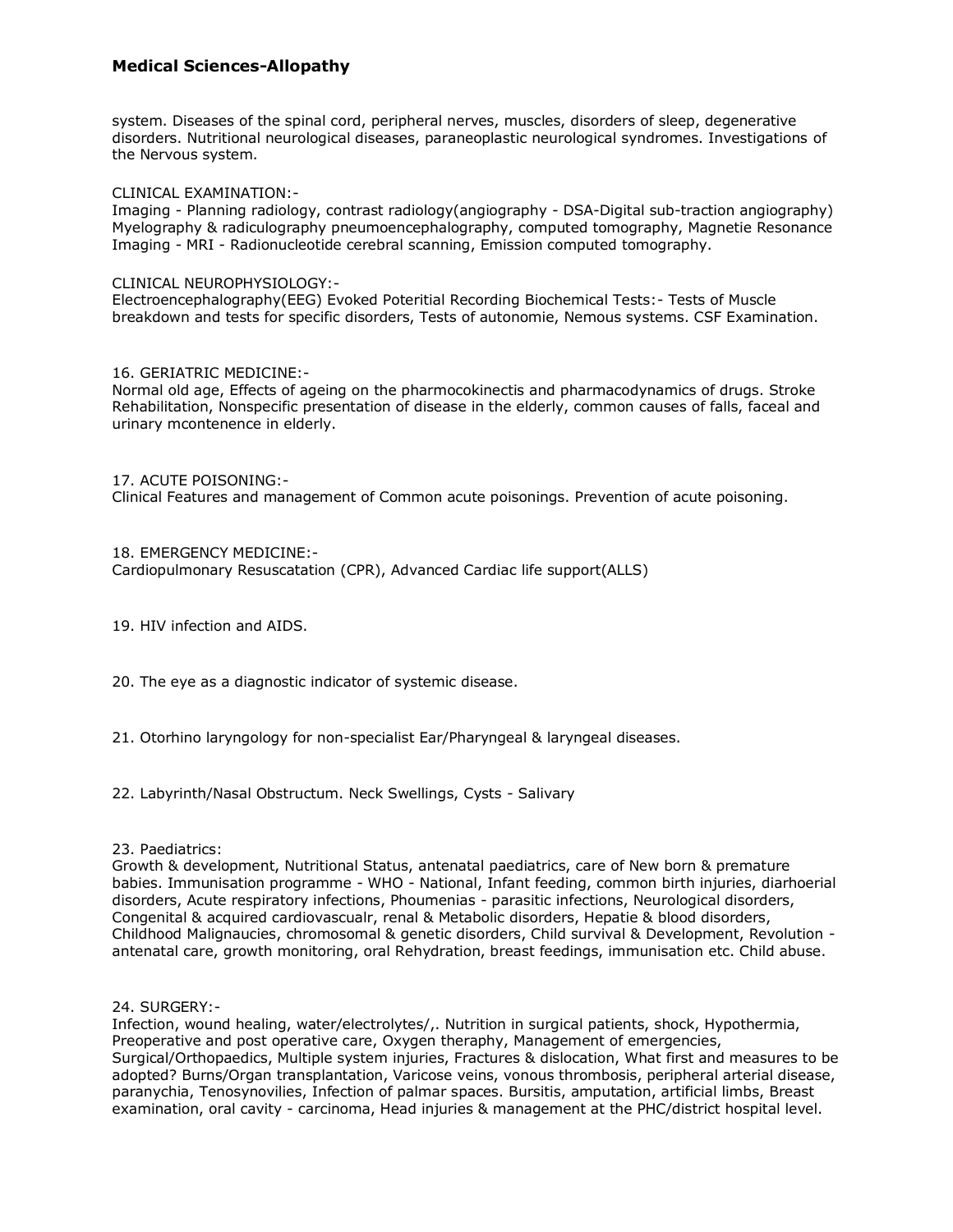Actue abdomen, Pneumothora, Haemothro, Radio diagnosis of the emergency conditions - like Du Perforations, fractures etc. Thorasic, abdominal & Pelvic injuries to be recognised, Hernias and Hydrocele. Examination of the patient. Anaesthesa in surgery.

# 25. GYNAECOLOGY/OBSTETRICS:-

Infection of the genital tract, Tumours of the genital tract, investigations - Pap smear, colposcopy, Colpomicrosopy, fractunal curettage, ultrasono graphs, Laparoscopy, Hysteroscophy, family welfare programme, Breast examination:- Antenatal check up, high Risk Pregnancy, Prevention of low birth weight, babies, Maternal changes during pregnancy in CVS, respiratory system and renal fucntion. PREGNANCY:- Special circumstances - protein Energy Malnutrition, Diabetes, Anaemia, Heart diseases, Malaria, TB, HIV, STD, Infective Hepatitis, Pregnancy and Blood loss, Pregnancy and infection, Pregnancy and Blood transfusion, Anaesthesia.

# 26. COMMUNITY MEDICINE:-

- 1. Health statistics
- 2. Epidemiology

3. Communicable Diseases - Small pox - influenza - Measles - Typhoid fever - Cholera - Malaria - Rabies anthrax-Nosocomial infections - Food poisioning - Sexually Transmitted Diseases

- 4. Environmental Health and Exposure to chemical
- 5. Hygiene and Sanitation (including rural sanitation)
- 6. Public Health Services.

7. Preventive priorities: Hypertension - Family planning - maternal and Child health - Genetic Screening - Surveillance and control of infections diseases - immunization - sexually transmitted diseases - Occupational safety and health Surveillance and control of toxic agents in the Environment - Accident prevention and injury control - Smoking - Alcohol and Drug Abuse - Nutrition.

8. Principles of health Education.

9. Regional and National health Programmes including social, maternity and Child Health, more emphasis on population/HIV/Leptospiorios, trophical diseases, mother and child health care programme WHO PROGRAMME.

MANAGEMENT OF EMERGENCIES: a) To manage acute anaphylactic shock

- b) To manage perivascular failure and shock
- c) to manage Acute Pulmonary Oedema and LVF.
- d) Emergency management of Drowning, Poisoning and Seizures
- e) emergency Management of Bronchial Asthma & status Asthmaticus .
- f) Emergency Management of Hyperpyrexia

g) Emergency management of Comatose Patients Regarding Airways, Positioning, Prevention of Aspiration and injuries

h) Management of Burns